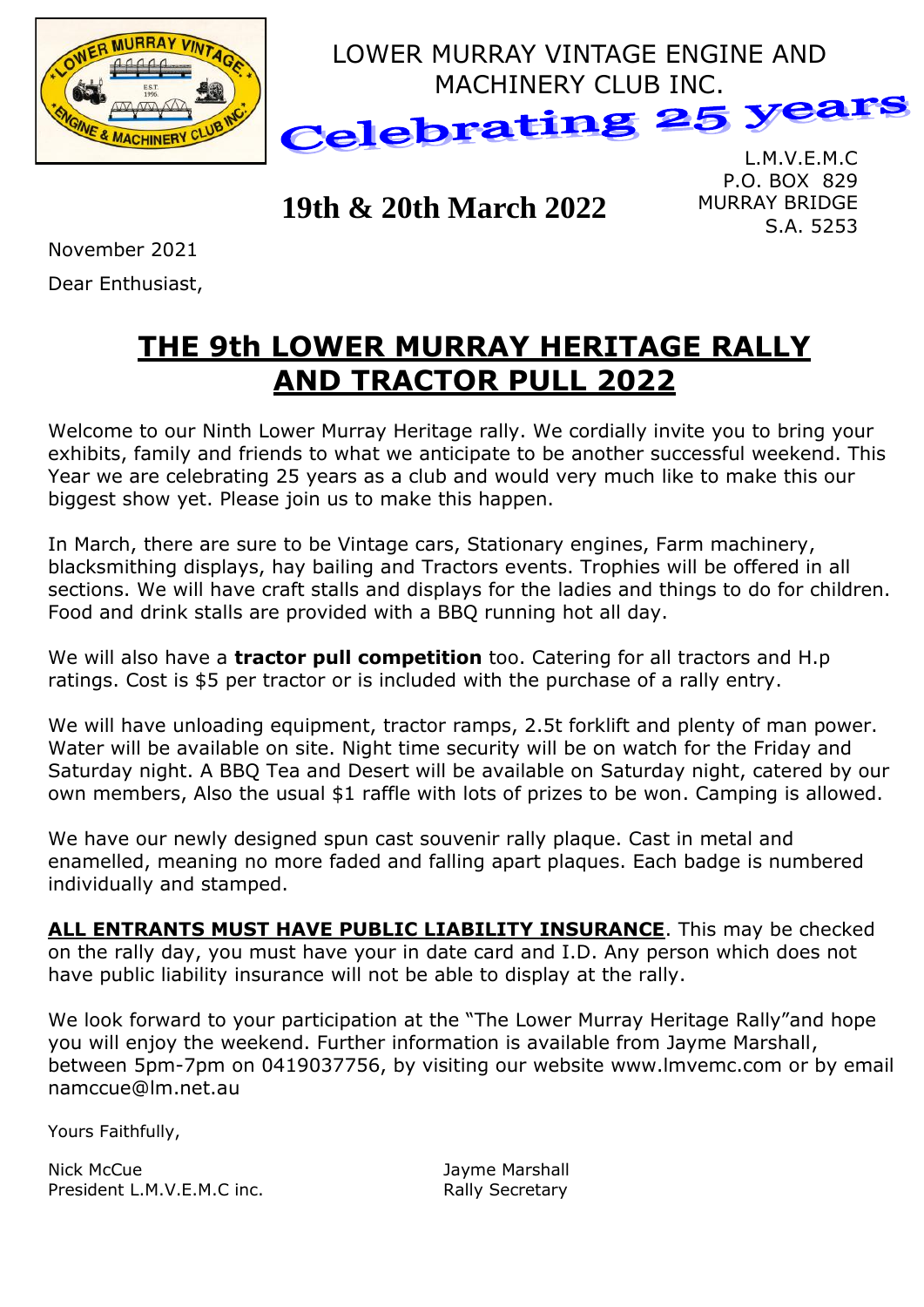### **NATIONAL HISTORICAL MACHINERY ASSOCIATION Inc TRACTOR PULL GUIDELINES AUSTRALIA WIDE**

Issued: 31st July 2007. Amended: January 2010; November 2012.

**Preamble: Tractor pulling is not a competition; it is only a fun sport to test the pulling capacity of your old tractor. Tractors are to be classified into three classes:** 

**a) Tractors manufactured 1955 or earlier; referred to as 'Vintage Tractors'.** 

**b) Tractors manufactured 1956 or later; referred to as 'Classic Tractors'. All participating tractors need to be at least 30 years old.** 

**c) All participating tractors be limited to 1973 year of manufacture or earlier, and a limit of 100 maximum drawbar horsepower be placed on all tractors.** 

**1. Horsepower ranges will be set on the maximum drawbar horsepower. Under 15hp, 16- 20hp, 21-25hp, 26-30hp, 31-35hp, 36-40hp, 41-45hp, 46-50hp, 51-55hp, 56-60hp. Open: Horsepower classes are optional to all clubs.** 

**2. All tractors must be in standard form with no modification whatsoever. Type variations will be allowed only if:** 

a) They were available as an option when new.

b) They are the only modern size tyre available to replace old tyres.

c) Rim spacers will only be permitted to enable modern tyre sizes to fit old rims.

**3. Two wheel weights can be fitted per wheel, to any tractor irrespective of make or model, cast or steel rims. The wheel weight must not protrude more than two inches or 50mm past the outside of the tyre. These weights must have been originally manufactured as a wheel weight, be of cast or steel material and fitted in a proper and safe manner. It is left to the discretion of the Safety Officer or Club Committee regarding the number of 'Chamberlain weights' (sandwich weights) fitted to Chamberlain Tractors only.** 

**4. No other weights will be allowed on the tractor.** No tractors will be allowed with any other equipment fitted

**5. Maximum height for drawbar will be:** 

**a) Under 25hp classes : 18" Maximum** 

**b) Above 25hp classes : 22" maximum** 

No modified drawbars are allowed. All drawbars must be supplied by the manufacturers.

**6. When front wheels lift off the ground you will be stopped.** 

**7. All drivers must be licensed and insured, however, underage drivers fifteen to seventeen may participate under strict supervision of an adult club member in a fenced compound. Outside fenced compounds all drivers must be licensed.** 

**8. No passengers allowed on tractors in compound or pulling track.** 

**9. No riding on the sled, only drivers allowed on shed, unless an extra seat is fitted.** 

**10. Pulling will start and stop at the sound of a horn on the sled, or a signal by the flagman.** 

**11. Tractors must be in Neutral and drivers must have both hands raised to indicate** 

**'Neutral' before hooking up and unhooking.** 

**12. Tractors must be driven no faster than walking pace at all times.** 

**13. All tractors will be observed by a Safety Committee appointed by the club.** 

**14. If there is a seat fitted on the tractor, the driver must remain correctly seated at all times.** 

**15. Tandem hitched tractors will be accepted at NHMA events, only if the hitch is approved by the manufacturer and built to a structural engineer's requirements [certificate required]. Tandem tractor pulls using chains etc will not be accepted under any circumstances.** 

**It is intended that these "Tractor Pull Guidelines" should be followed by all NHMA clubs conducting such an event. These Guidelines are produced with the aim of providing a safe operating procedure for the exhibitor, the officials and the viewing public. Please remember, modifications only as above, this event is for Vintage and Classic Tractors only. Your club input is always welcome.** 

**Please contact the NHMA Secretary or State Representative with information.** 6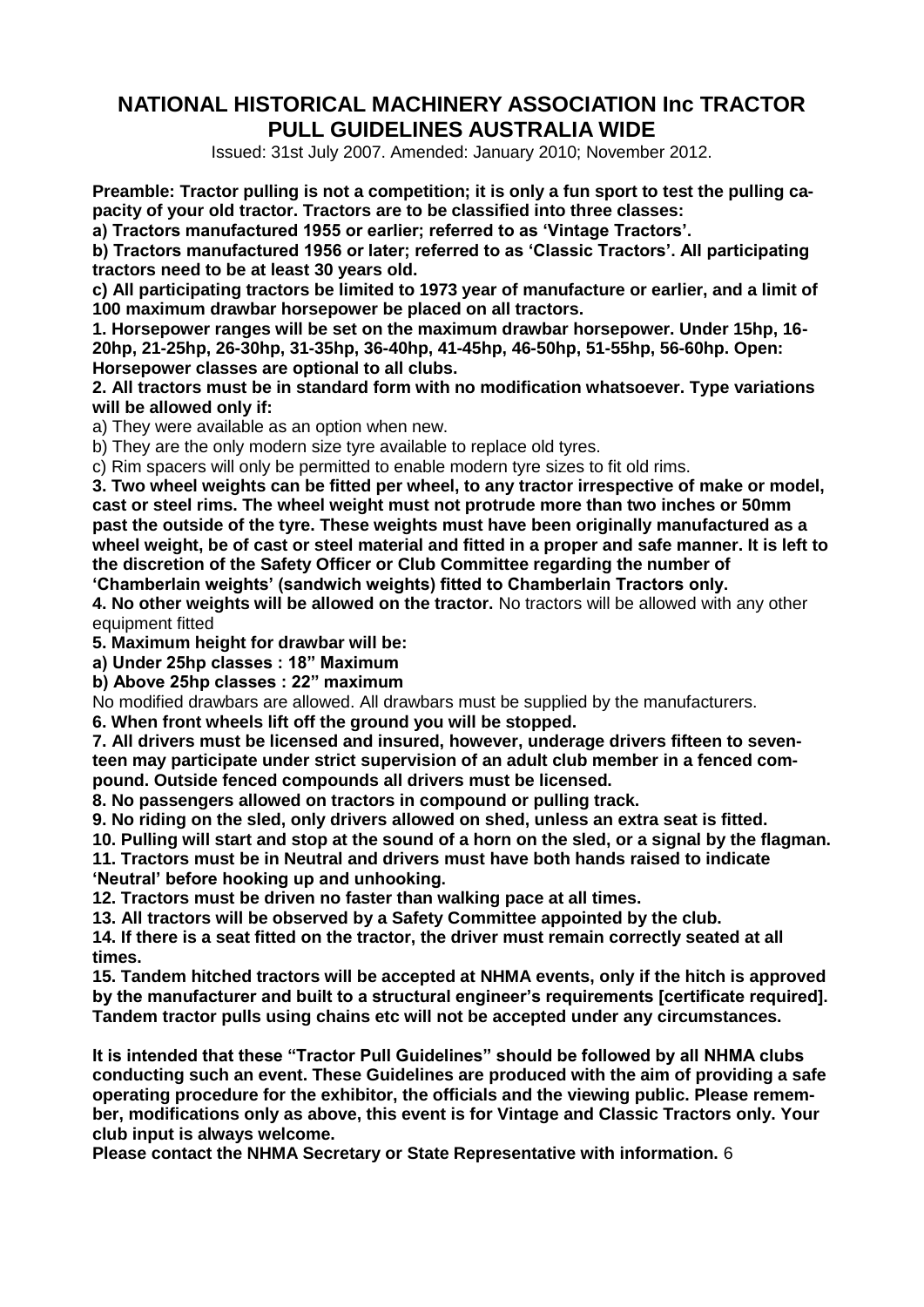|  |                              | <b>RRAY VINTAG</b> |  |
|--|------------------------------|--------------------|--|
|  |                              |                    |  |
|  | <b>EST</b><br>1996           |                    |  |
|  | <b>WGINE &amp; MACHINERY</b> | CLUB               |  |

## **ENTRY FORM**

## **9th Biannual "LOWER MURRAY HERITAGE RALLY"** Murray Bridge Show Grounds

19th & 20th March 2022

To: Rally Secretary Lower Murray Vintage Engine & Machinery Club Inc P.O. BOX 829 Murray Bridge S.A. 5253

FULL NAME: SPOUSE:

ADDRESS:

CLUB AFFILIATION:

IS THIS A JUNIOR ENTRY YES/NO

(PERSONS UNDER 17 YEARS OF AGE ARE ELIGIBLE)

CONTACT PHONE NUMBERS: (H) (W)

Please be sure to submit all entry's by **28th of February 2022**. Please **TICK** the option you

| would like.<br><b>Option 1</b> (this includes rally plaque, goodie bag and tractor pull) |       | \$20.00   |
|------------------------------------------------------------------------------------------|-------|-----------|
| <b>Option 2</b> (only includes free entry to rally for you and partner)                  |       | \$ free   |
| OR Option 3                                                                              |       | \$5ea     |
| Please provide:  Meals at the exhibitor's tea $\omega$                                   |       | \$18.00ea |
|                                                                                          | Total |           |

My Cheque / Money Order for the amount is attached and made payable to Lower Murray Vintage Engine and Machinery Club inc

For direct or on-line banking, please use your name as reference

#### BSB **805 050** Account No **61248614**

Account Name: Lower Murray Vintage Engine and Machinery Club inc

#### **INDEMNITY FORM**

(A) All entrants, owners, drivers or exhibitors enter and participate in this exhibition solely at their own risk.

(B) The organizers, promoters and sponsors of the exhibitions, their agents and employees accept no liability for any loss or damage suffered by or to any entrant, owner, driver, or exhibitor by any means, act, or omission or through any circumstances, and the entrant hereby agrees to indemnify and save harmless the organizers, promoters and sponsors of this exhibition, their agents and employees, all actions, suits, claims, proceeding or demands for damages or loss whosoever arising out of the entrant participating in the exhibition.

Entrants Signature:................................................ Date......../......../........